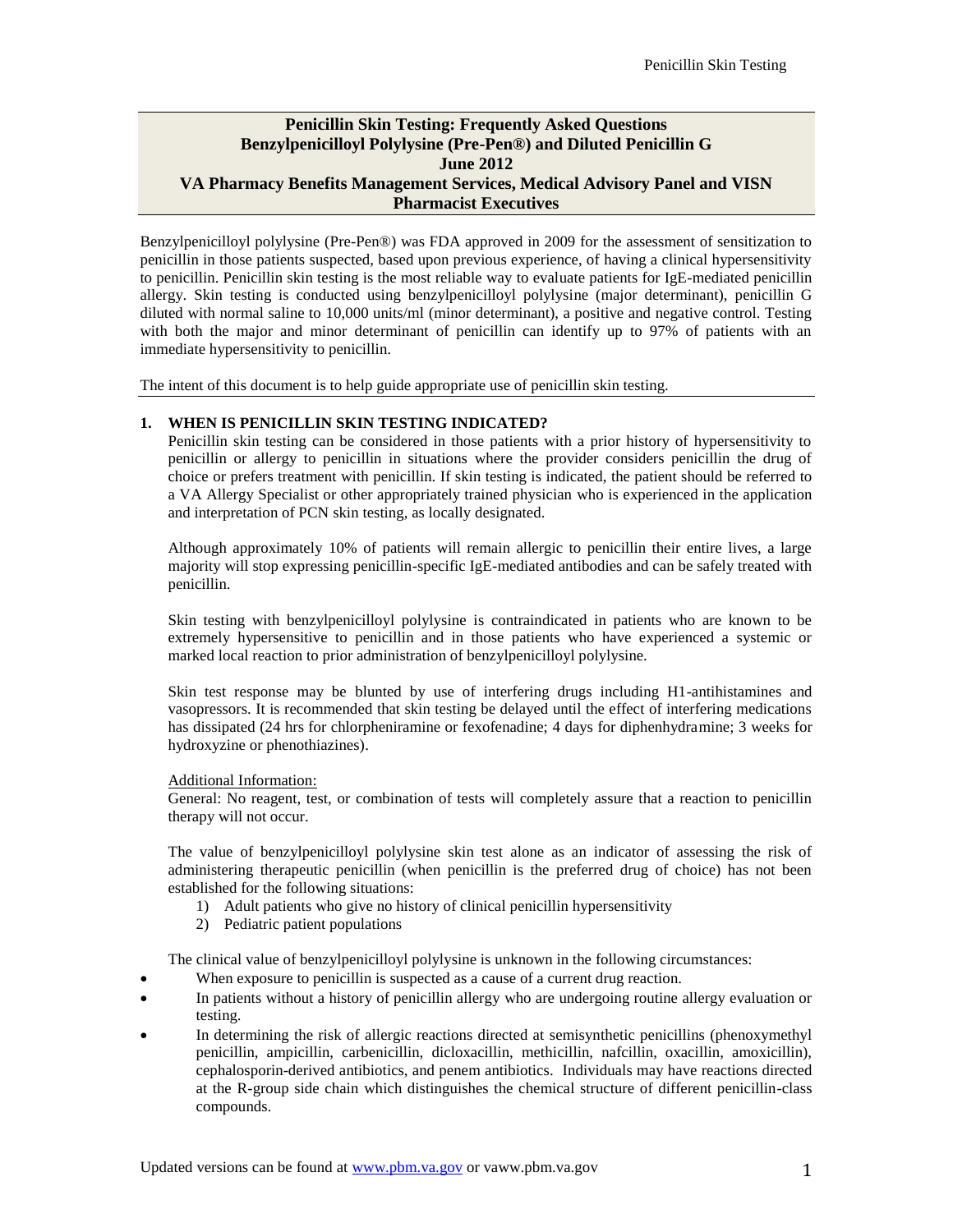In addition to the results of the benzylpenicilloyl polylysine skin test, individual patient factors must be considered when deciding whether to administer penicillin. The manufacturer recommends keeping the following in mind when making penicillin treatment decisions:

- A serious allergic reaction to therapeutic penicillin may occur in a patient with a negative skin test to benzylpenicilloyl polylysine.
- It is possible for a patient to have an anaphylactic reaction to therapeutic penicillin in the presence of a negative benzylpenicilloyl polylysine skin test and a negative history of clinical penicillin hypersensitivity.
- If penicillin is the drug of choice for a life-threatening infection, successful desensitization with therapeutic penicillin may be possible irrespective of a positive skin test and/or a positive history of clinical penicillin hypersensitivity.

## **2. WHEN INDICATED, WHO SHOULD APPLY AND INTERPRET THE PENICILLIN SKIN TEST?**

Penicillin skin testing should only be performed by personnel skilled in the application and interpretation of this type of skin testing and prepared to treat potential severe allergic reactions, including anaphylaxis.

The VA Medical Advisory Panel and VISN Pharmacist Executives recommend that testing be performed by a VA Allergy Specialist or other appropriately trained physician who is experienced in the application and interpretation of PCN skin testing, as locally designated.

## **3. WHEN SHOULD PENICILLIN SKIN TESTING BE CONDUCTED AND IN WHAT SETTING?**

Penicillin skin testing can be done electively when a patient is well and not in immediate need of antibiotic therapy or alternatively, when a patient is in need of antibiotics and treatment with penicillin is being considered. If done electively, it is important to carefully document the results of the testing (e.g., in the problem list and as an annotation to the drug allergy history). There is lack of agreement regarding the need to perform an elective challenge with penicillin immediately after a negative penicillin skin test result.

Because of the risk for systemic allergic reactions, including anaphylaxis, skin testing should be performed in an appropriate healthcare setting supervised by healthcare providers experienced and prepared to manage these types of reactions. To reiterate, penicillin skin testing should only be performed by personnel skilled in the application and interpretation of this type of skin testing and prepared to treat potential severe allergic reactions, including anaphylaxis. The VA Medical Advisory Panel and VISN Pharmacist Executives recommend that testing be performed by a VA Allergy Specialist or other appropriately trained physician who is experienced in the application and interpretation of PCN skin testing, as locally designated.

# **4. HOW IS PENICILLIN SKIN TESTING PERFORMED?**

# **Skin testing should be performed in a two-step manner:**

**Step 1) Puncture or prick test** (inner volar aspect of the forearm): Using a 22-28-gauge needle, apply a small drop of skin test antigen to the test site, then puncture the epidermis using the same needle, do not draw any blood. Using separate needles, follow the same procedure for applying penicillin minor determinant mixture (MDM-penicillin G diluted with normal saline to a concentration of 10,000 units/ml), positive control (histamine base 1.0 mg/ml)) and negative control (normal saline). Read in 15-20 minutes:

- a. If change in diameter of wheal is <3 mm than that observed with the negative control, test is negative, proceed to intradermal test
- b. If change in diameter of wheal is  $>3$  mm that that observed with the negative control, test is positive. As soon as a positive response is observed, the solution should be wiped off the skin. Patient is NOT to receive penicillin.
- c. The positive control (histamine skin test) should be positive to ensure the results are not falsely negative.